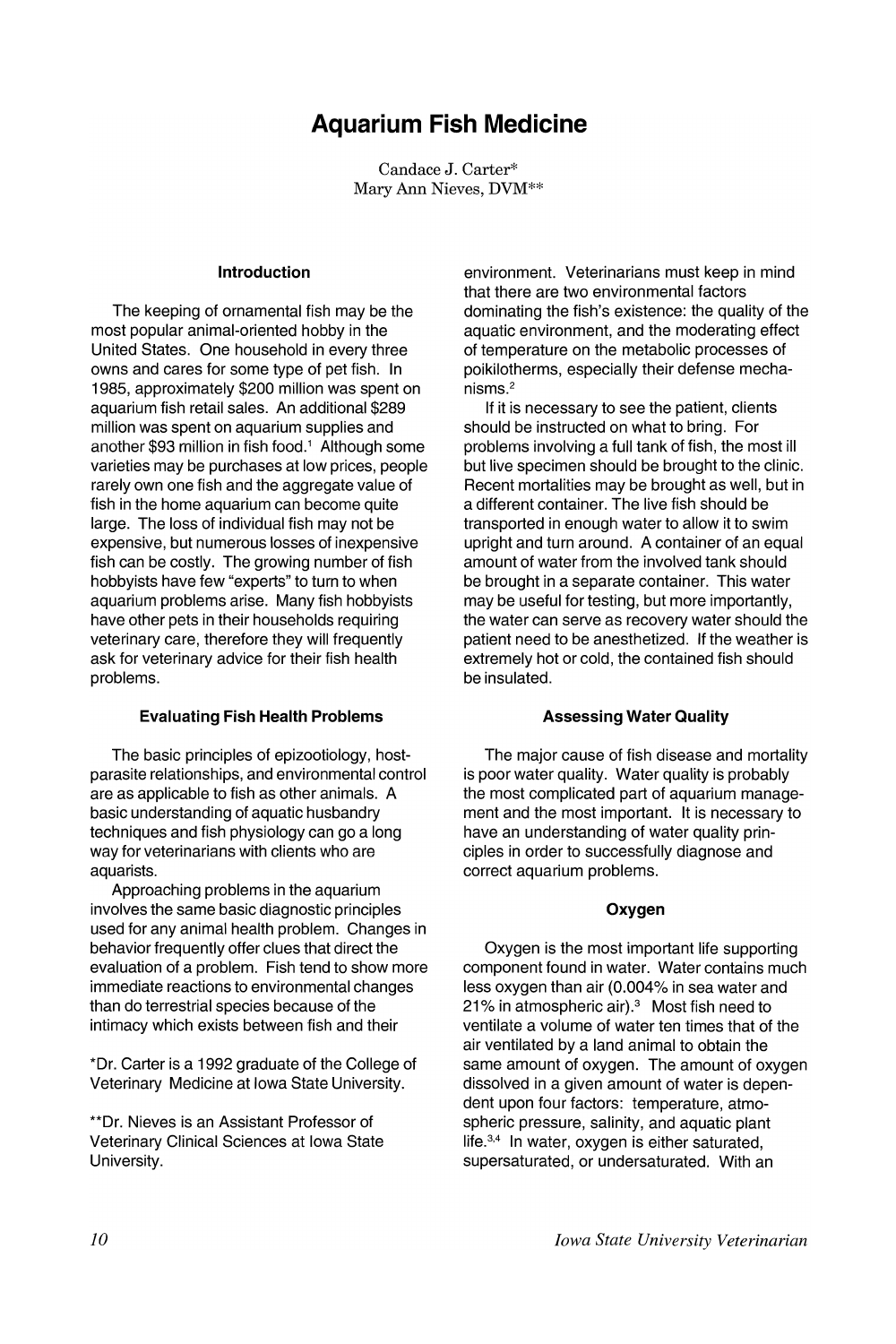adequate aerator most household aquariums are saturated and contain plenty of oxygen for the resident fish. Supersaturated water can lead to a disease problem known commonly as "gas bubble disease," which occurs when atmospheric gases actually come out of solution in the bloodstream of fish. The resulting emboli can kill the fish. This problem can also present itself as subcutaneous air bubbles on the affected fish.

#### **pH**

pH in itself is not nearly as important as how it is related to other water chemistry parameters such as ammonia. Ammonia below pH 7 is unlikely to be a problem. Unionized ammonia (NH $_{\rm_3}$ ) is highly toxic to fish and builds up in alkaline waters. The normal pH range for freshwater fish is 6.8 to 7.8.

#### **Carbon Dioxide**

Quite a lot of CO<sub>2</sub> is found in natural water. After it enters water, a small percentage is hydrated into carbonic acid. Some of this carbonic acid dissociates into carbonate and bicarbonate ions which are the primary buffers found in fresh water. Aquatic plants utilize CO<sub>2</sub> for photosynthesis. In the marine environment, CO<sub>2</sub> can precipitate as calcium carbonate and become incorporated into the shells and exoskeletons of marine invertebrates.

Many aquariums tend to be eutrophic (high in plant nutrients) and therefore unbalanced since CO<sub>2</sub> production exceeds reduction and precipitation. This results in poor buffering capacity and an acid environment. Tanks which contain many aquatic plants may require addition of a buffer such as calcium carbonate.

#### **Nitrogen**

Most of the nitrogen entering a tank comes in the form of ammonia which is excreted by fish directly into the water. Nitrogen cycling in most aquaria is performed by two genera of nitrifying bacteria. These bacteria and the substrate they adhere to is termed the biological filter or biofilter. The nitrogen compounds which are dissolved in aquarium water are ammonia, nitrite, and nitrate.

# Ammonia

Ammonia in water occurs in two forms: toxic unionized ammonia  $(NH<sub>3</sub>)$ , and the relatively non-toxic ionized form (NH $_4^{\text{+}}$ ). The actual proportion of each compound depends on temperature, pressure, salinity, and pH. Generally, the higher the pH, the more unionized ammonia present. A good rule to follow is any unionized ammonia reading greater than .025 ppm should be considered dangerous over long periods.<sup>3</sup> Salt water fish tend to be more sensitive to NH<sub>3</sub> than freshwater fish.

#### Nitrite

Nitrite is an intermediate compound in the nitrogen cycle and is converted to nitrate by a healthy biofilter. Problems usually arise when nitrite levels rise above 1.0 ppm, but levels as low as 0.1 ppm may also affect fish adversely. Nitrite results in the formation of methemogiobin in the blood and results in respiratory compromise. Affected fish display signs of oxygen deprivation and may die of asphyxiation.

#### Nitrate

Nitrate is the last compound in the nitrogen cycle and is non-toxic to fish. High levels may result in excessive algae growth. Regular water changes will help control nitrate levels if problems arise.

#### **Alkalinity and Hardness**

Alkalinity can be defined as equivalent calcium carbonate and expresses buffering capacity. This holds true for fresh as well as salt water, but in the marine environment, about 5% of the total alkalinity is due to borate  $(\mathsf{H}_{_2}\mathsf{BO}_{_4}).$ This buffering capacity is primarily dependent on the anions (bicarbonate and carbonate) and not on the cations (calcium and magnesium).

Hardness represents the total concentration of all cations in fresh water and is usually expressed in mg/L calcium carbonate. Calcium and magnesium are the major cations associated with the carbonates. Soft water (0-60 mg/L) generally has poor buffering capacity while hard water (>180 mg/L) generally has good buffering capacity. Alkalinity measures buffering capacity while hardness measures dissolved cations, which is usually an accurate but indirect measurement of buffering capacity.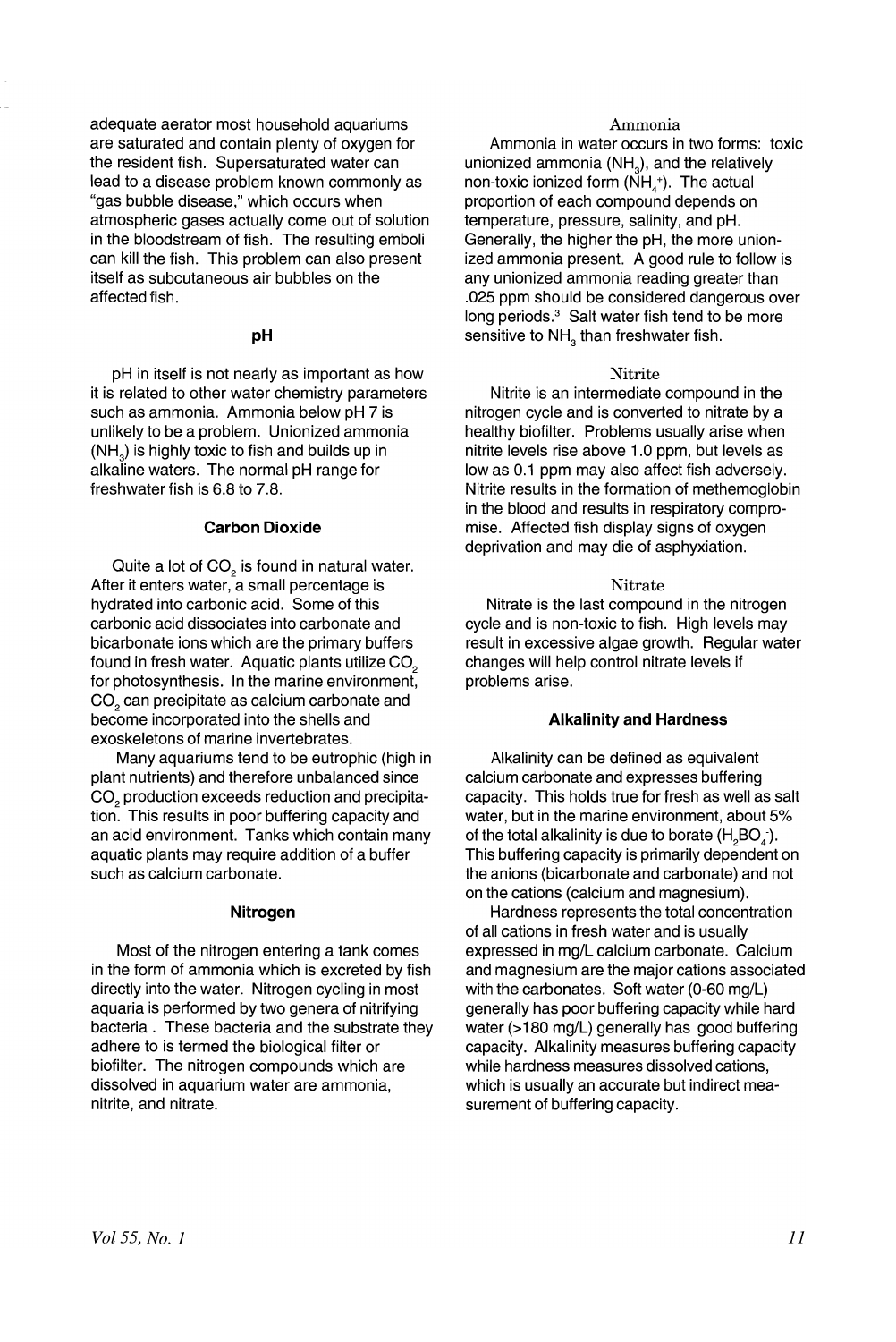# **Salinity and Chlorinity**

"Sea salt" contains traces of many elements, but six elements comprise over 99% of the sea salt. $3$  These six elements are chlorine, magnesium, sodium, calcium, potassium, and sulfur. Ocean water tends to be well mixed and rather stable in terms of salinity and elemental concentrations. Chlorinity is the amount of chloride ion (plus bromine and iodine) dissolved in one kilogram of sea water.

# **Introduced Toxic Compounds**

Sources of tank water should be included when evaluating tank problems. The addition of chlorine to municipal water supplies is a common sterilization method used in drinking water. While harmless to humans, chlorine can be deadly to tropical fish. Removal of chlorine can be done with an aerator ("bubbled" out) or by simply letting the water stand over a period of several days. Chlorine can be removed instantly by the addition of commercially available compounds. These compounds employ sodium thiosulfate which inactivates the chlorine through a chemical reaction involving NaCI formation. <sup>3</sup>

Another compound used in municipal water supplies is chloramine, which combines chlorine with ammonia, both harmful to fish health. Bubbling the water or letting it stand will not remove chloramine. The water needs to be treated with a dechlorinator like sodium thiosulfate.

Copper sulfate may occasionally be added to municipal water to help control algal growth. Levels over 0.15 ppm are dangerous to freshwater fish and levels over 0.2 ppm can be harmful to marine fish. Copper test kits are readily available in aquarium stores. High copper concentrations require a special type of filter for removal since there is no acceptable way to remove copper from water without doing water changes with clean, uncontaminated water.<sup>3</sup>

#### **Filtration**

A filter removes harmful components from the water. Successful aquarium systems will have at least one type of filter and many of the better tank systems are equipped with two or more types of filters. There are three major types of filters: biological, mechanical and chemical.

# Biological

Biofilters are the best and most efficient means of removing ammonia. The natural process of nitrification is utilized in biological filters in a two step process involving bacteria. Nitrosomonas oxidizes ammonia to nitrate and Nitrobacter oxidizes nitrite to nitrate. It takes several weeks for a healthy filter to develop and begin functioning adequately. Loading a tank with fish before the filter is established will result in "New Tank Syndrome".<sup>5</sup> Starting a tank with a few hardy fish and then gradually adding more fish over time will prevent this problem.

#### Mechanical

Mechanical filters essentially strains particulates from the water. These filters will usually not remove particles smaller than three microns, such as ammonia ions. Out-of- tank power filters, sand filters, diatom filters, and in-tank box filters all employ mechanical filtration. Most good aquarium systems combine biological and mechanical filtration.

# Chemical

Activated charcoal is the primary means of chemical filtration. Activated charcoal binds organic compounds efficiently and acts as a substitute for a biological filter. It is commonly combined with mechanical filtration and enables the system to remove ammonia and other organic compounds that mechanical filters alone cannot remove.

#### **Temperature Control**

Temperature is the easiest parameter to control, yet it is most commonly overlooked by the beginning aquarist. Most tropical fish require consistently warm water. Freshwater fish do best between 75° and 80° F, while marine fish prefer slightly warmer temperatures. A good temperature range to shoot for is 77° to 78° F.

#### **Tank Loading**

The number of fish that can be put in a tank varies with the size of the tank and the filtration system employed. General guidelines are as follows: three inches of fish per gallon in fresh water and one inch of fish per three gallons of water in marine tanks.<sup>3</sup>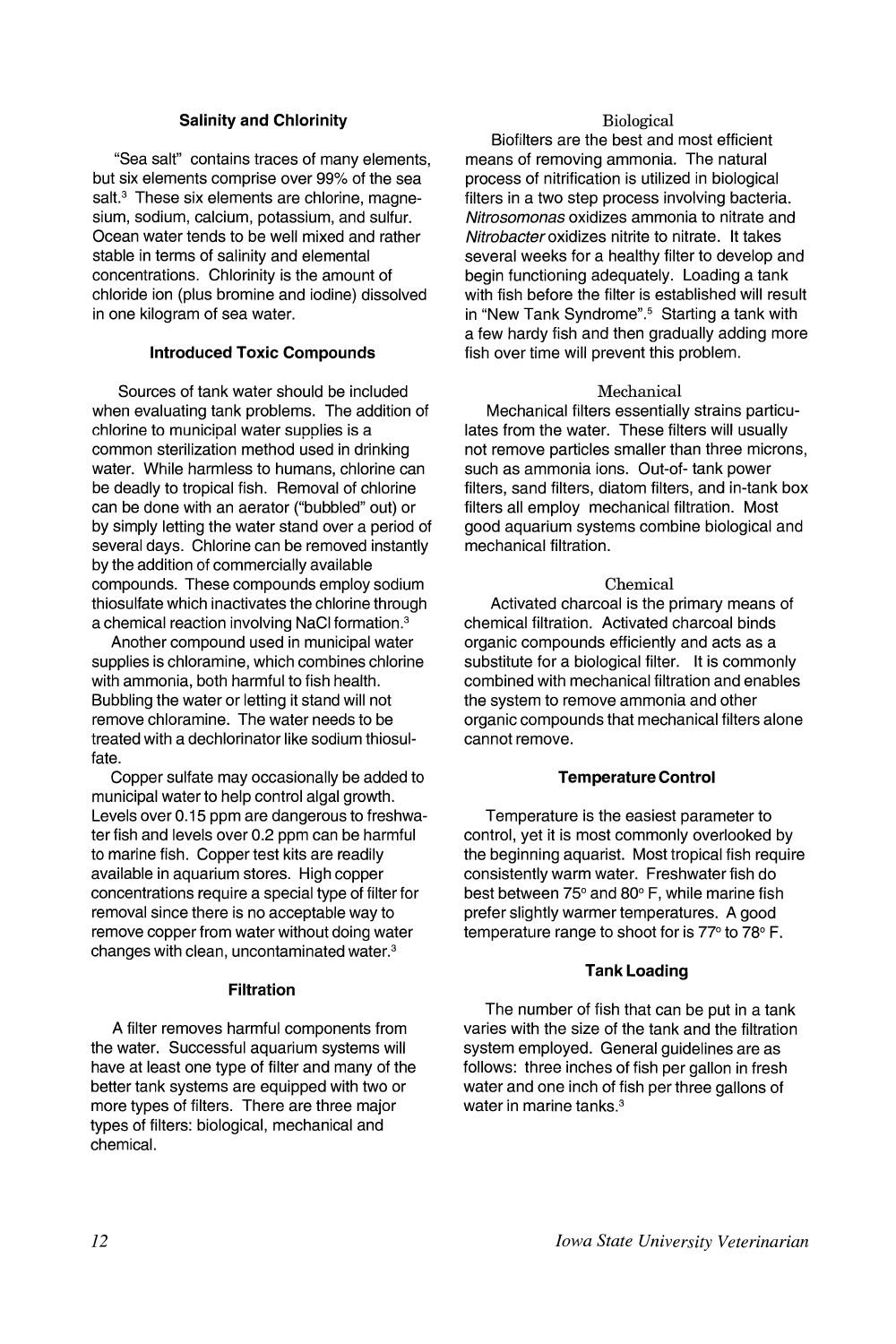# **Diagnostic Techniques**

Diagnostic procedures in fish should be carried out rapidly. Fish should be handled while wearing latex gloves to prevent damage to the protective mucus layer. Most diagnostic tests require that the fish be anesthetized to prevent stress and injury. Cytologic examination of scrapings and biopsies taken from external surfaces and gills of fish are the simplest and most valuable diagnostic procedures. Hematologic evaluation and bacterial and fungal cultures can also be useful diagnostic tools in fish medicine.

Clinical cytologic examinations can be performed on a wide variety of specimens obtained from fish. A variety of cytologic stains are available and can be used for fish samples without modification. Wright's, Giemsa, new methylene blue, hematoxylin-eosin, phenol cotton blue, Gram stain, acid-fast stain, and modified quick Wright's stain are useful. Rapid stains (Diff-Quik and Hemacolor) also provide good staining quality.6

#### **Skin and Gill Scrapings and Biopsies**

Fish frequently suffer from disease conditions with lesions involving the integument. A common response of the skin is hyperactivity of epithelium and goblet cells. This results in a thickening of the epithelium or increased mucus production that can give a cloudy appearance to the skin. Since the epidermis is not vascularized, there can be extensive epidermal damage without bleeding.<sup>6</sup>

Most teleost fish are covered by scales. The skin is composed of noncornified, stratified squamous epithelium. Cytologic specimens often reveal a variable number of squamous epithelial cells and debris from scales with occasional goblet cells. Ulcerative lesions involving the skin often expose the underlying dermis and spindle-shaped fibroblasts may be seen.<sup>6</sup> Cytologic examination of a lesion also provides the opportunity to observe parasitic organisms directly.

Skin scrapings in fish should be performed on anesthetized fish. The edge of a beveled glass coverslip or edge of a slide is used to gently scrape the surface of the fish in the direction of its scales, avoiding removal of a large number of scales or injury to the fish. A wet-mount preparation is prepared by placing a drop of aquarium water on the cover slip and mounting on a glass

slide. $7$  Wet-mount impression smears can be made by placing a coverslip directly on the lesion. Small fin biopsies can be taken using iris scissors and making a wet-mount squash preparation between a coverslip and slide.

Gill biopsies can be taken by lifting the operculum and excising a small portion of the free border of the gill row. A wet-mount squash preparation can be made, or the biopsy can be placed in 10% buffered formalin for histologic examination. The wet-mounts should be examined immediately, as protozoan parasites die quickly and are much easier to identify while alive.?

#### **Hematologic Examination**

The routine tests used in hematology include erythrocyte, leukocyte and thrombocyte evaluation. In general, the PCV of fish is lower than that of mammals and birds. The baseline values may be less than 20% for some species. fish with values greater than 45% are usually considered hemoconcentrated. Stained blood smears can be used to identify hemoparasitism, estimate WBC counts and to study RBC and WBC morphology.

A plastic syringe is recommended for blood collection because fish blood coagulates rapidly when in contact with a glass surface. Heparin and EDTA are both suitable for coating the syringe and needle to serve as an anticoagulant.<sup>6</sup> Fish should be anesthetized for blood collection procedures. The preferred venipuncture site is the caudal vein lying ventral to the base of the tail. The vein can be approached by inserting a needle on the ventral midline of the tail down to the vertebrae or laterally a few scales below the lateral line and directed just caudal to the vertebrae.<sup>7</sup>

In small fish, blood sampling is often a sacrificial procedure. After anesthetizing the fish, the body cavity is opened. A needle is inserted in to the exposed heart and blood is aspirated. An alternative method, with the disadvantage of increasing the contamination of the sample, is to sever the caudal peduncle while holding the fish tail over a microhematocrit tube. In fish too small to be bled by conventional means, lamellar biopsy of the gill can be used.<sup>6</sup>

# **Diseases of Fish**

In most cases, veterinarians face the dilemma of suggesting a treatment without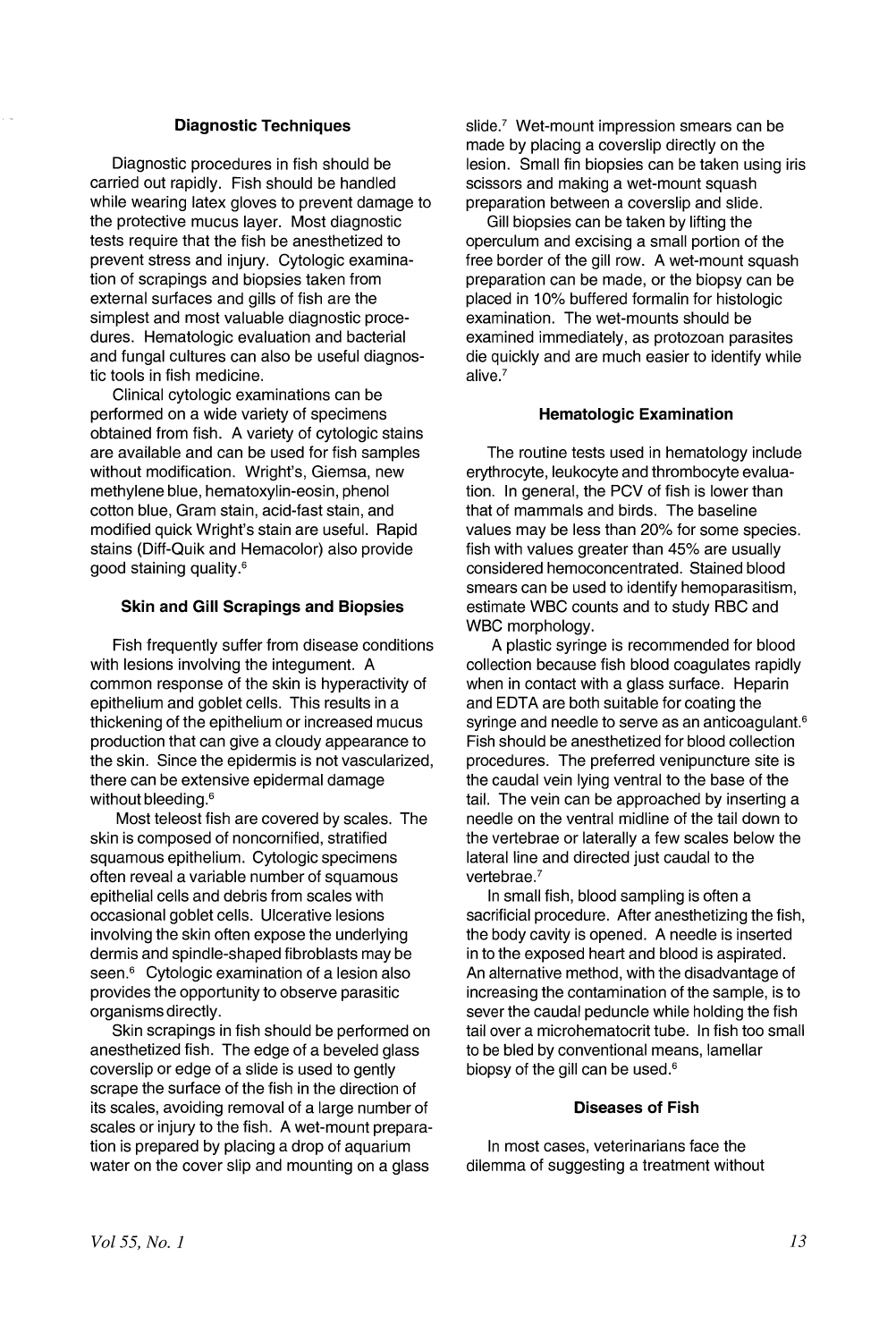having first made a definitive diagnosis. In light of this, familiarity with the disease problems most frequently affecting fish can be useful. For prevention of many diseases, a quarantine period of three weeks in an aquarium with a biologically activated filter is recommended before adding fish to an established aquarium.<sup>5</sup>

# **Bacterial Diseases**

One of the principal causes of aquarium fish mortality is bacterial disease. Most of the bacteria affecting fish are gram-negative aerobes or facultative anaerobes. Potentially pathogenic bacteria are present in the fish's environment as well as in and on the fish itself. The total number of bacteria per mL of aquarium water can be between 10<sup>4</sup> and 10<sup>6</sup> organisms.<sup>6</sup> Bacterial blooms which are noted as cloudy water require approximately 107 organisms per mL. Such blooms can be associated with overfeeding.

The presence of bacteria on the fish or in the water is never equated with disease or imminent potential disease.5 Fish succumb to bacterial infections after they have been exposed to a stress such as parasitic infections, poor nutrition, poor water quality, shipping, and temperature extremes. Bacterial pathogens commonly found in tropical fish are Aeromonas hydrophilia complex, Flexibacter spp., Vibrio spp., Streptococcus spp., and Mycobacterrium ssp.

Bacteria can be transmitted orally and through skin abrasions or damaged gills. Clinical signs of bacterial infections are similar. Diagnosis of most bacterial infections is based on culture and isolation of the causative organisms in a lesion. Mycobacterial infections are diagnosed by microscopic examination of acid-fast organisms in tissue smears.6 Mycobacterial infections have zoonotic potential and may result in "aquarium finger" or "tropical fish finger" in humans.

# Fungal Infections

Generally considered opportunistic pathogens, fungi are frequently secondary invaders of wounds and often colonize dead fish. They invariably follow injuries, parasitic infestations or bacterial infections.<sup>2</sup> Water molds are ubiquitous and can commonly be isolated from water and sediments.<sup>6</sup>

Saprolegnia and related genera are the most common fungi affecting freshwater fish. They do not affect marine fish. They are typically superficial, cottony growths on the skin and gills that grow in a radially symmetrical pattern. The mycelia trap debris so that the lesions may eventually lose their white coloration. The presence of broad aseptate hyphae are diagnostic. Since all fungal infections are treated similarly, further identification is not necessary.<sup>6</sup>

Ichthyophonus hoferi is an obligate internal fungal parasite that primarily affects marine fish. Ingestion of infected viscera from feed prepared from infected fish or infected tankmates is probably an important means of transmission. A granulomatous disease is produced which is clinically similar to mycobacteriosis. Squash preparations of infected lesions reveal the thickwalled "resting spores" which are variable in size up to 200 micrometers in diameter.

# **Parasitic Infections**

Many species of ectoparasites and endoparasites can infect fish and may cause high mortality rates. Fish may have protozoan, metazoan, and crustacean parasites, which are readily identified microscopically. Fish may carry a parasite or a population of a few classes of parasites without apparent signs of disease. Many carriers are mature fish that may have developed a degree of immunity to a particular parasite.6 When introduced into a group of uninfected fish, the carrier will initiate an epidemic within the aquarium without showing any signs of disease themselves.

Many parasites affecting fish can be transmitted by direct extension through the water. Live foods can introduce diseaseproducing organisms to the tank. Many fish parasites require an intermediate host which may be present in the aquarium. Environmental factors can enhance the clinical severity of parasitism, including crowding, water quality changes, and nutrition.

#### **Viral and Neoplastic Diseases**

Lymphocystis disease is caused by a DNAcontaining iridovirus. The virus infects dermal fibroblasts and induces them to undergo extreme hypertrophy.? Infection results in proliferative nodular growths on the skin that vary in size from pinhead-size nodules to extensive proliferative masses covering large portions of the body. $6$  The disease may be self limiting, $3$  or fish may die of generalized, diffuse skin involve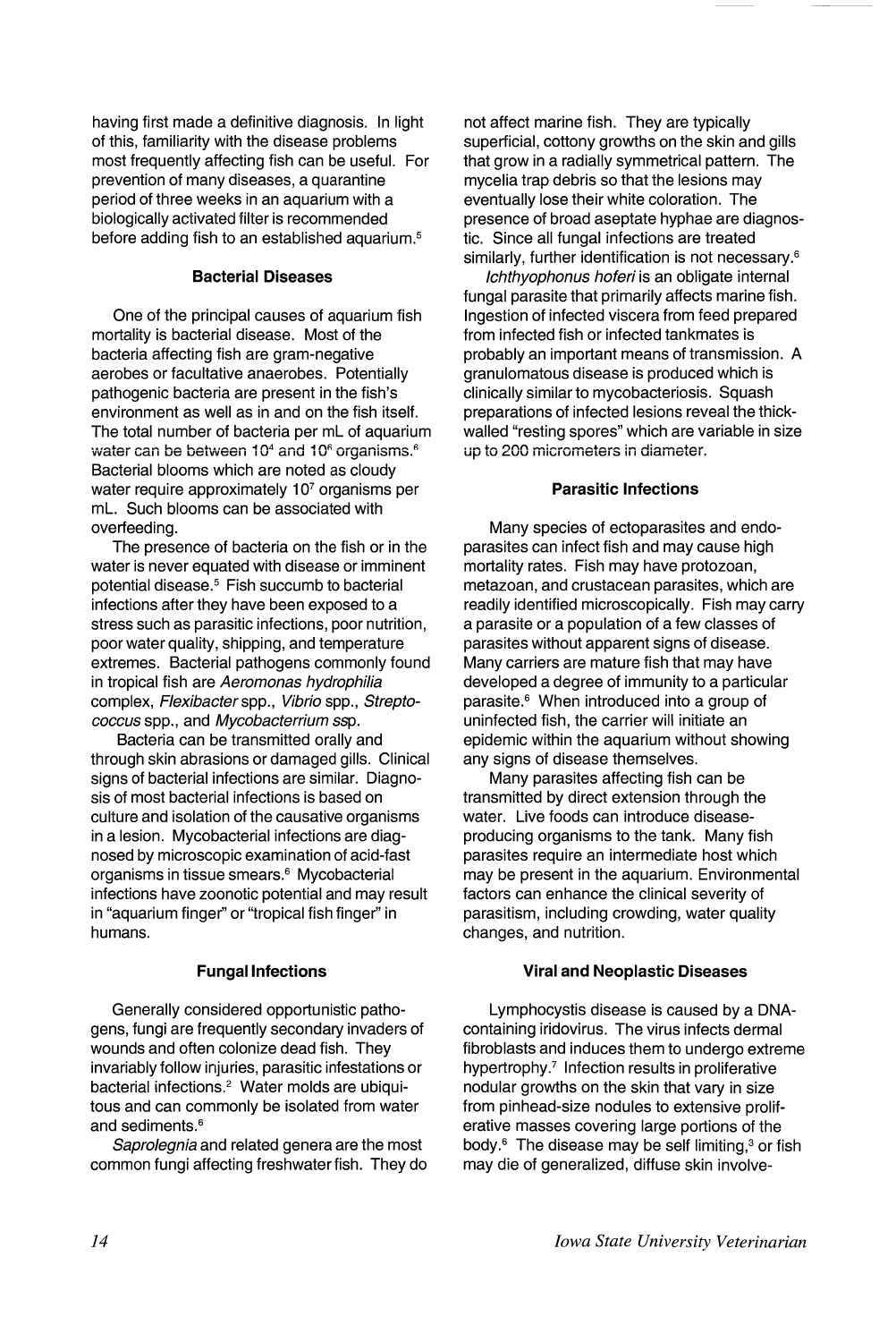ment. There is no treatment for Iymphocystis disease. Surgical removal of lesions may be beneficial. In the wild, fish are thought to spontaneously recover from the disease. Lymphocystis is more likely to develop if fish are stressed.

Compared to infectious diseases, neoplasia is uncommon in fish. Tumors of various origins have been documented.<sup>6</sup> Fish tumors rarely metastasize. Damage is typically due to local injury from tissue invasion or pressure necrosis. Ulcerated lesions may become secondarily infected. Treatment for neoplasia in fish is excision.

# **Anesthesia in Fish**

Fish should be anesthetized during any procedure that is stressful or likely to cause pain. The majority of anesthetics are administered in water through the gills. They may also be given intramuscularly, intraperitoneally, and orally. A general requirement for all methods of anesthesia is withholding food for 24 hours to prevent complications of regurgitation.6

The most common method of anesthetic administration is direct immersion of the fish. The fish is placed in an aerated container of water from its own aquarium with the anesthetic in solution and monitored for changes in swimming behavior. The fish may be removed when the desired depth of anesthesia is obtained. Recovery is accomplished by placing the fish in a second aerated container of fresh water from its own aquarium.

# **Anesthetic Agents**

Tricaine Methanesulfonate (MS-222, Finquel) MS-222 is the only anesthetic agent licensed for use in food fish by the FDA. Dosages required to produce sedation in fish vary from species to species. As a general guide, sedation occurs at 20 to 50 mg/L, and surgical anesthesia at 50 to 100 mg/L, to effect. Induction occurs within three minutes. Most fish will recover uneventfully in 10 to 15 minutes after being placed in clean, fresh water. MS-222 also works on amphibians.<sup>3</sup>

# Benzocaine

Benzocaine is not soluble in water. A stock solution using 10 grams benzocaine in 250 mL of acetone gives a concentration of 50 mg/L, and can then be diluted in water to the desired

concentration. It can be administered as a bath or in a recirculation system. Sedation is obtained using 15 to 30 mg/L.6

#### Alka-Seltzer

An Alka-Seltzer tablet dissolved in a small amount of water is an effective but stressful anesthetic.<sup>8</sup> Its use is not recommended.

# **Euthanasia in Fish**

.Euthanasia in fish is typically through overdose of an anesthetic agent. MS-222 at a concentration of 150 to 500 mg/L will humanely kill most species of fish. $3,6$  Large fish can be lifted out of the water and administered concentrated anesthetic solution by using a syringe to pour the solution directly onto the gills. Other methods that have been used include decapitation and intraperitoneal administration of pentobarbitone or other anesthetic.6

# **Fish Chemotherapeutics**

Drugs can be administered to fish orally (PO), intramuscularly (1M), intraperitoneally (IP), intravenously (IV), or topically in baths or dips. Topical administration is the most commonly used method. Dosages are based on aquarium volume rather than fish biomass. To calculate the volume of an aquarium, multiply the depth of the water by the width and length of the aquarium in inches and divide by 231.<sup>5</sup> This will give volume in gallons. There are three basic forms of topical administration of drugs: localized topical administration, short and longduration baths and dips, and tank treatments.

#### Tank treatments

Probably the most frequently used method of treating small fish, with the major advantage being ease of administration. However, achieving safe but therapeutic levels of most drugs is difficult. Drugs tend to bind substrates and organic debris in the tank. Biofilters, plants, and invertebrate inhabitants can be severely affected by some drugs.

Long and short duration baths and dips These treatments require handling the fish but have the advantage of sparing the environment. A separate container is filled with a known volume of water from the original aquarium and the drug is added to the necessary concentration. Dips are generally consid